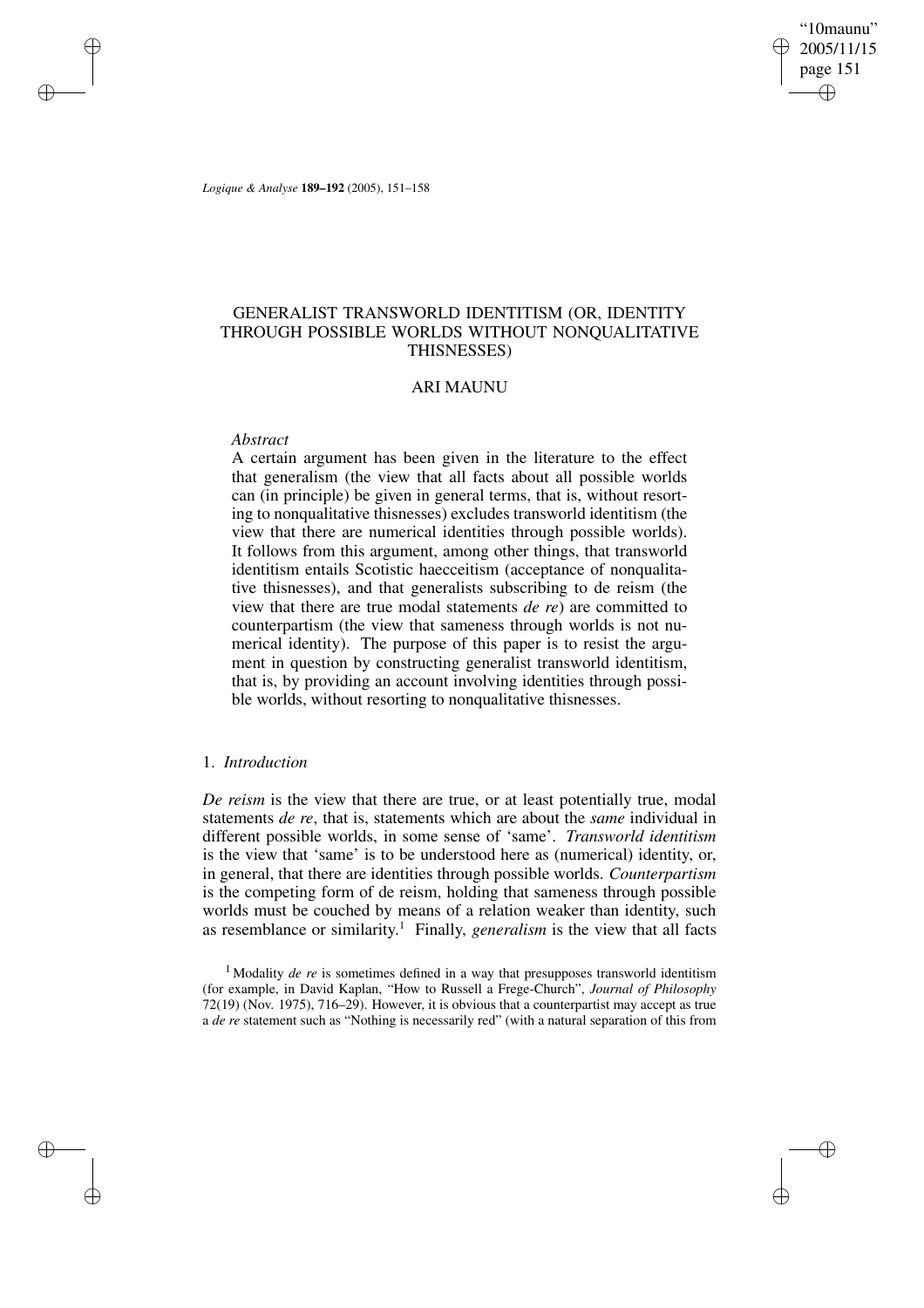"10maunu" 2005/11/15 page 152 ✐ ✐

✐

✐

152 ARI MAUNU

about all worlds can be given in wholly general terms, or in terms of (purely) *qualitative* properties or *suchnesses*. A property is a suchness, according to a linguistic criterion provided by R.M. Adams, if its expression is fully descriptional, without involving any particular individuals, or, more precisely, "if and only if it could be expressed, in a language sufficiently rich, without the aid of such referential devices as proper names, proper adjectives and verbs (such as 'Leibnizian' and 'pegasizes'), indexical expressions, and referential uses of definite descriptions".<sup>2</sup> (It is to be noted that 'being identical to something' as well as 'being distinct from something' qualify as suchnesses, unlike 'being (identical to) Socrates' and 'being distinct from Socrates'.)

The issues to be considered in this paper are often couched in terms of *haecceitism*. <sup>3</sup> However, there appears to be some terminological confusion about the very words 'haecceitism', 'haecceity' and 'thisness'. Kaplan, for instance, seems to include the acceptance of nonqualitative (or primitive) thisnesses in haecceitism: "Haecceitism holds that we can meaningfully speak of a thing itself — without reference either explicit, implicit, vague, or precise to individuating concepts (other than being *this* thing), defining qualities, essential attributes, or any other of the paraphernalia that enable us to distinguish one thing from another" (Kaplan, p. 723). Adams (p. 9) and Cover & O'Leary-Hawthorne (Ch. 4), on the other hand, count Leibniz, in spite of his rejection of nonqualitative thisnesses, as a haecceitist (on the

the respective (false) *de dicto* statement "Necessarily, nothing is red") — that is, be a de reist — with an explanation that this *de re* statement is true since no actual thing is such that all of its counterparts are red.

<sup>2</sup> Robert M. Adams, "Primitive Thisness and Primitive Identity", *Journal of Philosophy* 76(1) (Jan. 1979), p. 7. Adams (pp. 7–8) gives also a "possibly more illuminating" explication of suchnesses as "properties that are, in certain senses, general [...] and nonrelational", or, more precisely, as "logical or epistemic constructions" of *basic suchnesses*, with a basic suchness characterized as "a property that satisfies the following three conditions. (1) It is not a thisness and not equivalent to one. (2) It is not a property of being related in one way or another to one or more particular individuals (or to their thisnesses). This is not to deny that some basic suchnesses are in a sense relational [.... For example] the property of being a homeowner is a basic suchness, although relational, because having it does not depend on which particular home one owns. (3) A basic suchness is not a property of being identical with or related in one way or another to an extensionally defined set that has an individual among its members, or among its members' members, or among its members' members' members, etc."

 $3$  For instance, in Kaplan, "How to Russell", and in Jan A. Cover & John O'Leary-Hawthorne, *Substance and Individuation in Leibniz: An Essay in Metaphysics* (New York: Cambridge University Press, 1999), Ch. 4.

✐

✐

✐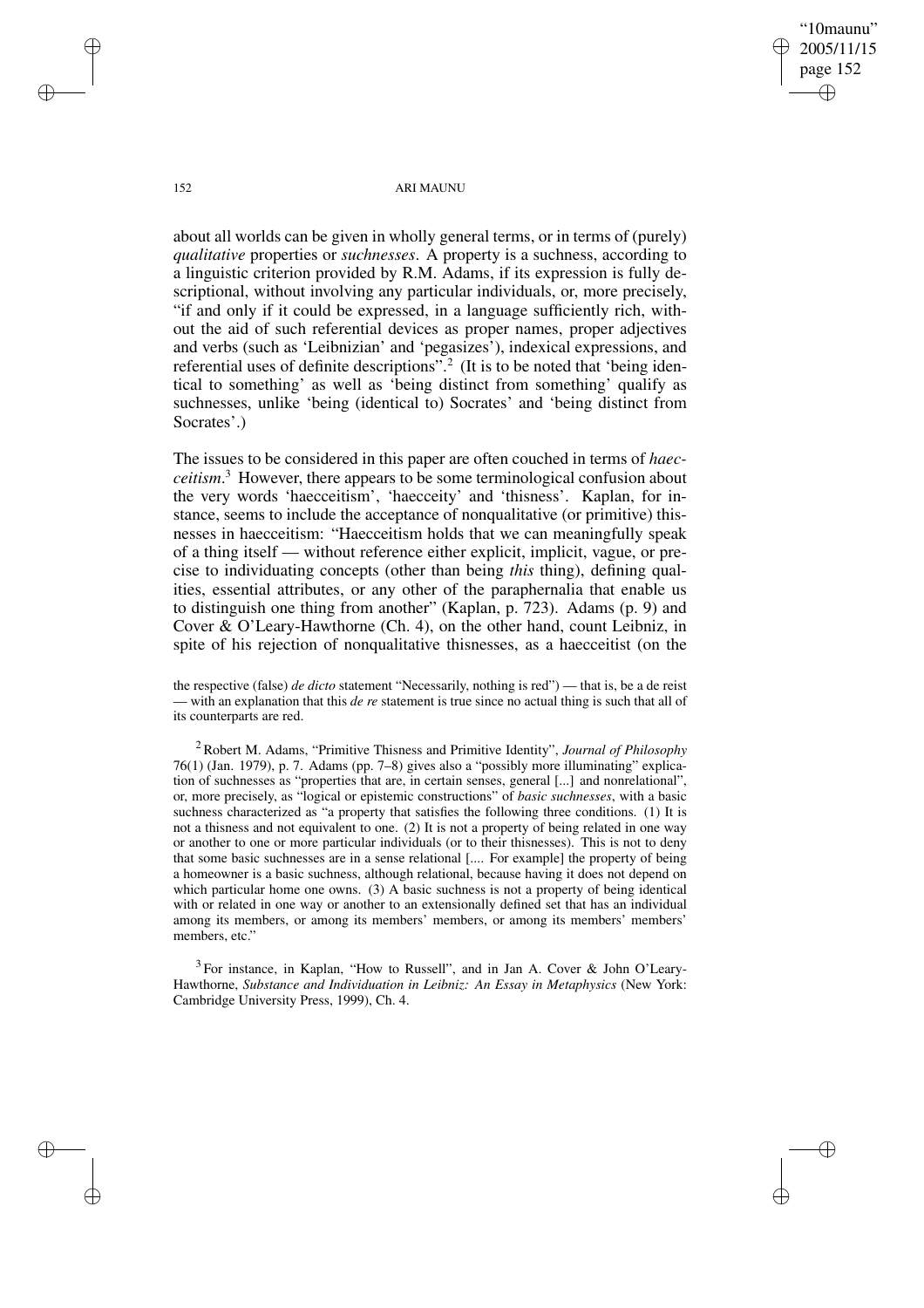### GENERALIST TRANSWORLD IDENTITISM 153

basis that Leibniz is, with his complete individual notions, naturally taken to be committed to the view that the totality of an individual's (or substance's) suchnesses forms its thisness or haecceity). Kaplan's conception, with its commitment to nonqualitative thisnesses, may be called *Scotistic* haecceitism, reserving 'haecceitism' (*simpliciter*) for the view that allows the construction of thisnesses out of suchnesses (as in Leibniz).

According to an argument, to be discussed below, generalism and transworld identitism are incompatible with each other. It follows from this argument, quite significantly,

(i) that a transworld identitist cannot be a generalist but must accept nonqualitative thisnesses — that is, be a Scotistic haecceitist — and thus(irreducible) "singular facts" (facts involving such thisnesses),

(ii) that a generalist subscribing to de reism is committed to counterpartism (assuming that transworld identitism and counterpartism are the exhaustive alternatives under de reism), and

(iii) that, since the *theory of direct reference* (the view that proper names, for instance, refer to numerically the same individual in all possible worlds, or, perhaps more properly put, refer irrespective of worlds<sup>4</sup>) surely entails transworld identitism, it also entails non-generalism, that is, the advocacy of (irreducible) nonqualitative thisnesses; accordingly, a direct reference theorist must accept (something to the same effect as) Russell-Kaplan "singular propositions", or "propositions which contain individuals as immediate constituents" (Kaplan, "How to Russell", p. 724)<sup>5</sup>

The purpose of this paper is to show, by means of constructing generalist transworld identitism, that the argument in question (for the incompatibility of generalism and transworld identitism) is not sound. Thus, the justmentioned important consequences fail (that is, fail in so far as this argument is at issue).<sup>6</sup>

 $5$  Cf. also Adams, pp. 10–11.

✐

✐

✐

✐

 $6$  Of course, the indispensability of nonqualitative thisnesses, singular truths, etc., might be argued for by other means as well. Here I am concerned only with a particular line of argument.

"10maunu" 2005/11/15 page 153

✐

✐

✐

<sup>&</sup>lt;sup>4</sup> See here David Kaplan, "Demonstratives: An Essay on the Semantics, Logic, Metaphysics, and Epistemology of Demonstratives and Other Indexicals", in Joseph Almog, John Perry & Howard Wettstein (eds), *Themes from Kaplan* (New York: Oxford University Press, 1989), pp. 492–7.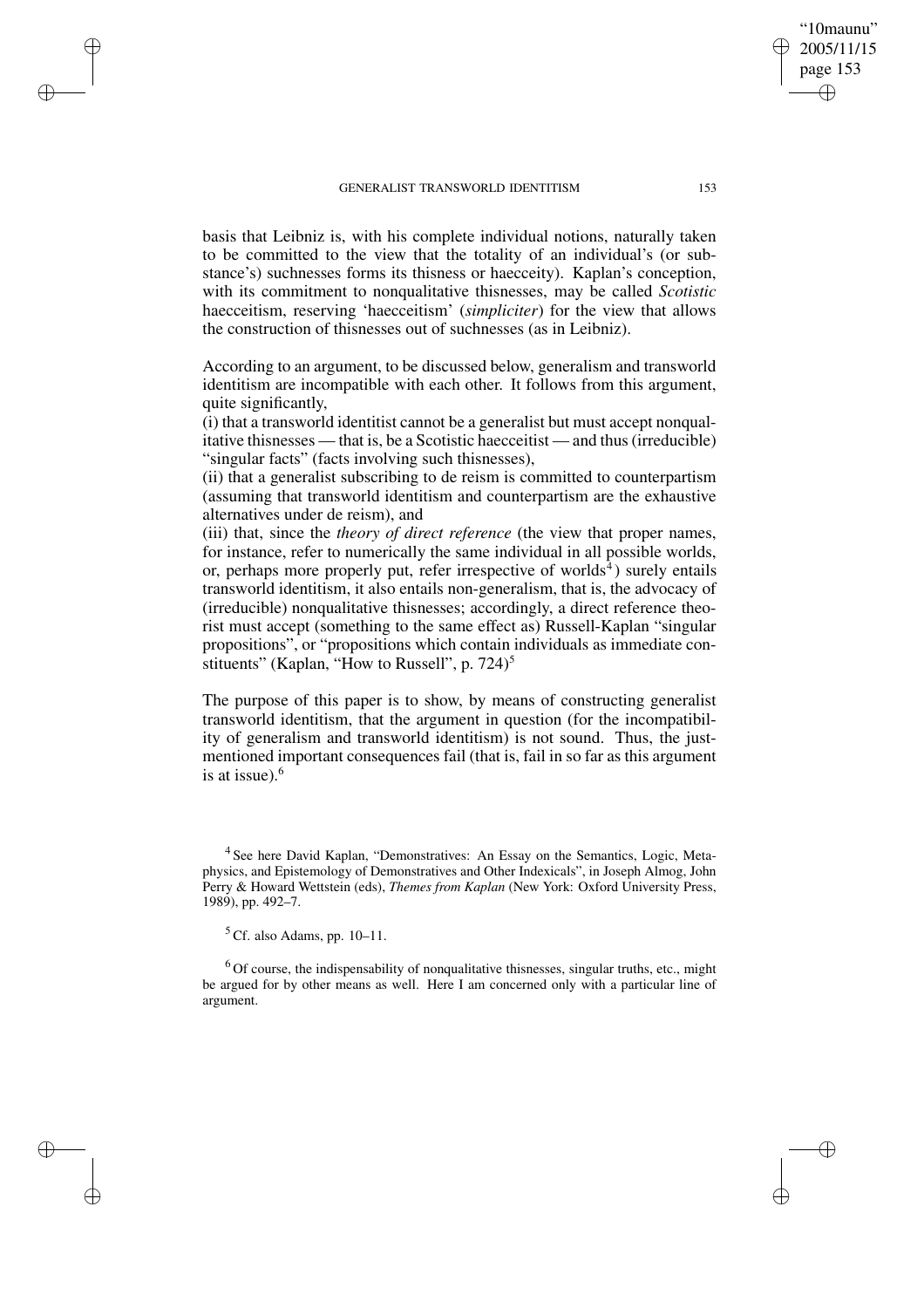"10maunu" 2005/11/15 page 154 ✐ ✐

✐

✐

### 154 ARI MAUNU

## 2. *Argument against generalist transworld identitism*

The claim, referred to above, that transworld identitism and generalism are incompatible with each other, is implied in Kaplan's influential paper mentioned above: Kaplan ("How to Russell", pp. 724–5) argues that (i) transworld identitism entails Scotistic haecceitism (p. 725), that (ii) the latter entails the acceptance of singular propositions (p. 724), and that (iii) this acceptance entails non-generalism (p. 724). My discussion, however, will relate more closely to the clear argument (without any explicit mention of any form of haecceitism) provided by Cover and O'Leary-Hawthorne in the following passage (Cover & O'Leary-Hawthorne, pp. 146–8):

Suppose that all the truths about any possible world could be captured by such general propositions [that is, by those not involving nonqualitative thisnesses]. In supposing this, it may help to imagine a being — an omniscient Being, say — that surveys all logically possible states of affairs and conceives of each possible world in terms of a book or list of general propositions of quantificational form [for instance, 'There is an individual having suchnesses  $F$  and G and ...']. And suppose now that one were to ask this being: is there anything that exists, or that could exist, which is essentially red, that is, red at each possible world where it exists? It seems clear enough that our imagined being would not only be unable to answer this question, but moreover would be unable to make much sense of it. Nothing within any list nor any comparison among them can serve to ground the truth or falsehood of the statement 'There is something that is essentially red.' For if the full truth at all worlds is general, there will be no determinate fact of the matter whether the thing that is  $F$  and  $G$  and  $H$  ... in world W is, or isn't, the thing that is  $F$  and  $G$  and  $H$  ... in world W<sup>\*</sup>. In short, purely general propositions look to contain no resources for tracking a particular object across lists or worlds: the concept of transworld identity, and with it the traditional *de re* modal notions of essence and accident, have been lost. [...] The lesson to be learned is that in order to make sense of transworld identity claims, one needs to make room for singular propositions  $\left[\ldots\right]$ .<sup>7</sup>

<sup>7</sup> Even though Cover and O'Leary-Hawthorne's subsequent discussion relate mainly to Leibniz's views, there appears to be nothing in this argument that is peculiarly Leibnizian.

✐

✐

✐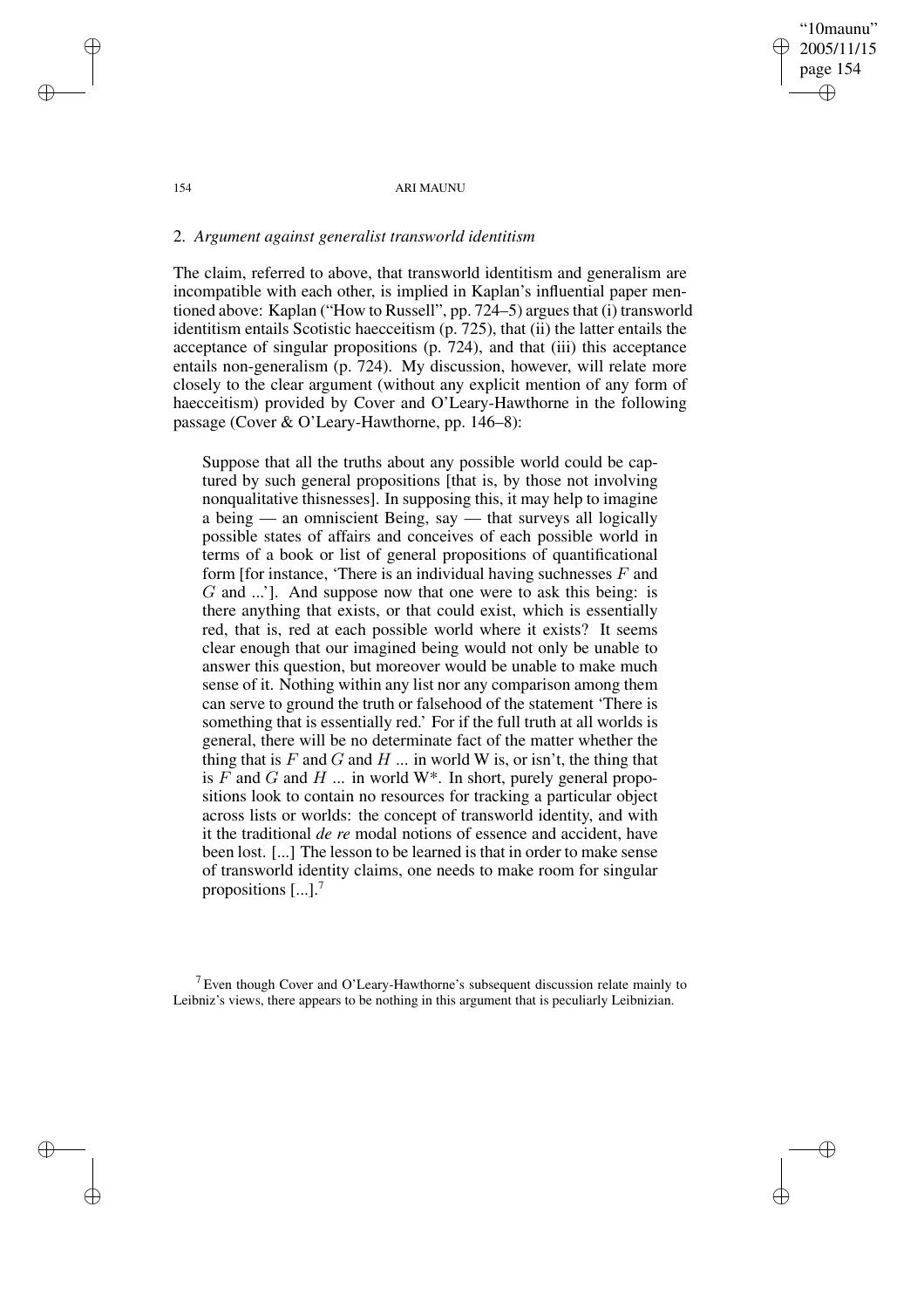### GENERALIST TRANSWORLD IDENTITISM 155

✐

✐

✐

✐

As a simple example, let us consider the following S5-model with two worlds (w and  $\overline{u}$ ), two individuals (a and b), and two suchnesses (F and G):

(P) In w, a is FG (that is, is F and is G) and b is  $\sim$  FG (that is, is not-F and is G), while in u, a is  $F\sim G$  and b is  $\sim F\sim G$ .

Here and below, representations such as P are to be taken with an understanding that they are comprehensive, embracing the "whole structure of possibility". (In terms of the "imagined Being" in the quote above, they represent the totality of what this Being conceives of.) $8$ 

A generalist cannot reply to the challenge posited in the passage quoted above by saying that in P the selfsame individual a is said to be  $\overrightarrow{FG}$  in w and  $F \sim G$  in  $u$  — for this is, in effect, to take 'a' as "carrying within itself" a nonqualitative thisness (as indicated above, *being Socrates*, for instance, will not do for a generalist). Instead, a candid generalist should describe the worlds  $w$  and  $u$  (that is, provide the modal model in question) in something like the following manner:

 $(PG0)$  w: A unique individual is  $FG$  and another unique individual is  $\sim$ FG. u: A unique individual is  $F \sim G$  and another unique individual is  $~\sim$ F $~\sim$ G.

Now, the point made by Cover and O'Leary-Hawthorne is, I gather, that there are, represented in PG0, no facts of the matter which would "support" transworld identities, for no truth entailing a transworld identity can be derived from PG0. In simple terms, on the basis of PG0 alone we have no answer to the question, *why* should the FG of w (or the ∼FG of w) be identical to the  $F\sim G$  of u or to the  $\sim F\sim G$  of u. On PG0, a generalist de reist must resort to a counterpart account of some sort or other: she must stipulate, as it were, that, say, the  $FG$  of w is the counterpart of (and thus "the same" as) the  $F\sim G$  of u, and the  $\sim FG$  of w the counterpart of the  $\sim F\sim G$ of u. As the counterpartist must surely concede, these are not transworld identities in the strict, numerical sense.

"10maunu" 2005/11/15 page 155

✐

✐

✐

<sup>8</sup> Of course, while P gives an acceptable modal model in our contemporary modal logic, it is not what Leibniz, for instance, has in mind when he talks about possible worlds and their totality (there are more possible worlds than just two and they are all immensely more complex than our  $w$  and  $u$ ). The purpose of the simple model provided in P is illustration only.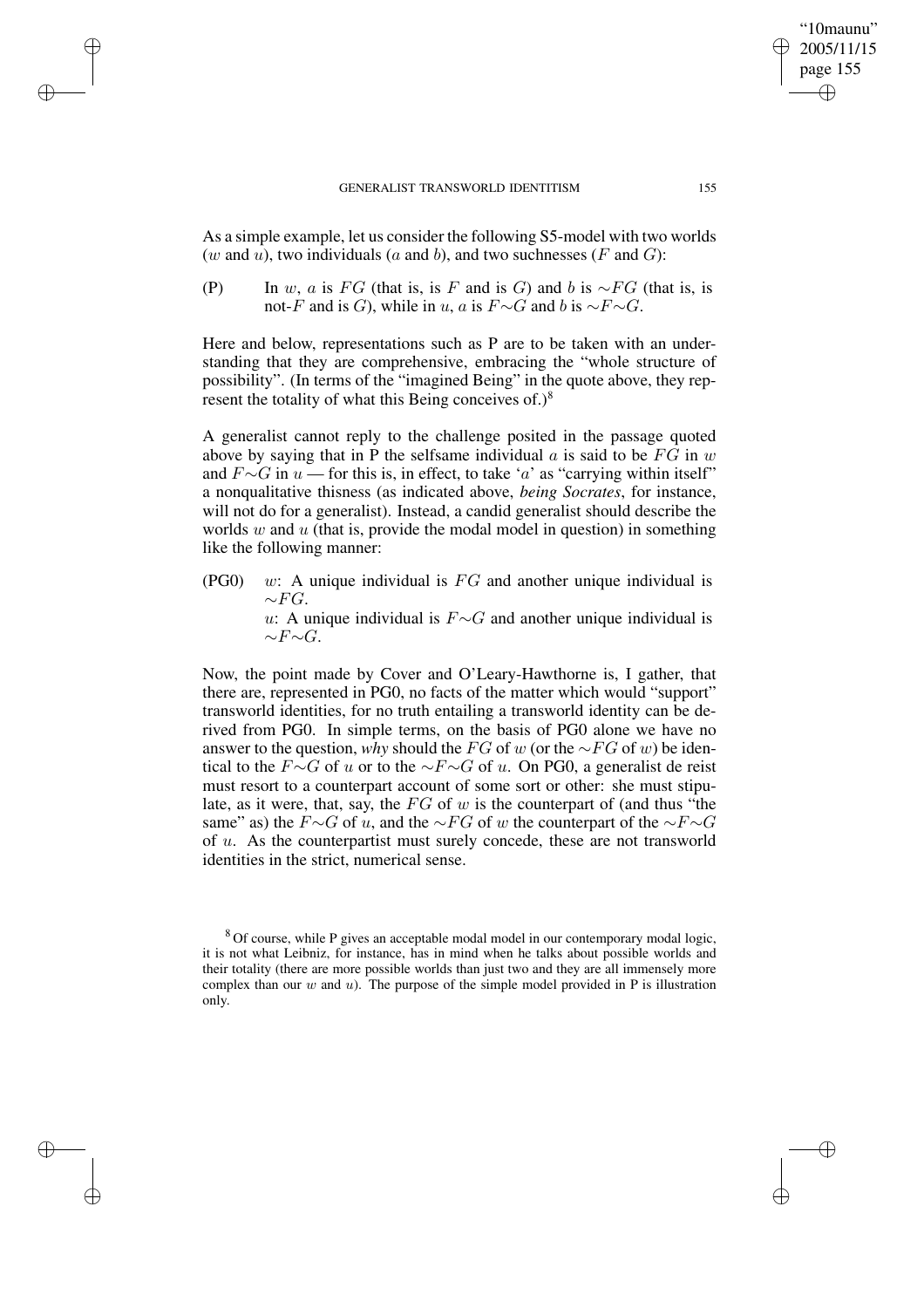"10maunu" 2005/11/15 page 156 ✐ ✐

✐

✐

### 156 ARI MAUNU

## 3. *Construction of generalist transworld identitism*

It will be shown now how transworld identities can, after all, be retained under generalism (that is, without positing nonqualitative thisnesses). The clearest way of doing this is to develop our simple example PG0 further, by taking the worlds  $w$  and  $u$  appropriately into account, as follows:

(PG1) A unique individual x and another unique individual y are such that (i) in w, x is FG while y is  $\sim$ FG, and

(ii) in u, x is  $F\sim G$  while y is  $\sim F\sim G$ .

A generalist might suggest that this gives the desired relevant transworld identities (for both  $a$  and  $b$ ) in general terms, without appealing to nonqualitative thisnesses (of either  $a$  or  $b$ ). However, Cover and O'Leary-Hawthorne (p. 168) do consider, in effect, something like the construction just given as a possible strategy for a generalist transworld identitist. Cover and O'Leary-Hawthorne reject such a construction (*qua* generalist transworld identitism) on the basis that it works only at the expense of "invoking a haecceistic conception of worlds" (Cover & O'Leary-Hawthorne, p. 168) — that is, PG1 is really not fully generalistic since it involves nonqualitative thisnesses of possible worlds (in PG1, 'w' and 'u' are, in effect, proper names of worlds). While Cover and O'Leary-Hawthorne are absolutely right about this — PG1 is not generalistic enough — it should be noted that they do allow this approach as an acceptable generalistic *attempt* to resolve the issue; they do not reject it as something inherently misguided, but argue only that it does not really help since it ultimately appeals to "nonqualitative thisnesses of worlds" of the sort expressed in 'being Charley' (where 'Charley' is a proper name of a definite world). So, perhaps this approach may be developed further, to get rid of its inherent "world-singularism". And this appears to be a simple task, for the following is here evidently an acceptable way of representing P:

> A unique world  $z$  and another unique world  $s$  are such that (i) in z, a is FG while b is  $\sim$ FG, and (ii) in s, a is  $F\sim G$  while b is  $\sim F\sim G$ .

Combining, as it were, this and PG1 gives us the following:

(PG2) A unique individual  $x$  and another unique individual  $y$ , and a unique world  $z$  and another unique world  $s$ , are such that (i) in z, x is FG while y is  $\sim$ FG, and (ii) in s, x is  $F\sim G$  while y is  $\sim F\sim G$ .

✐

✐

✐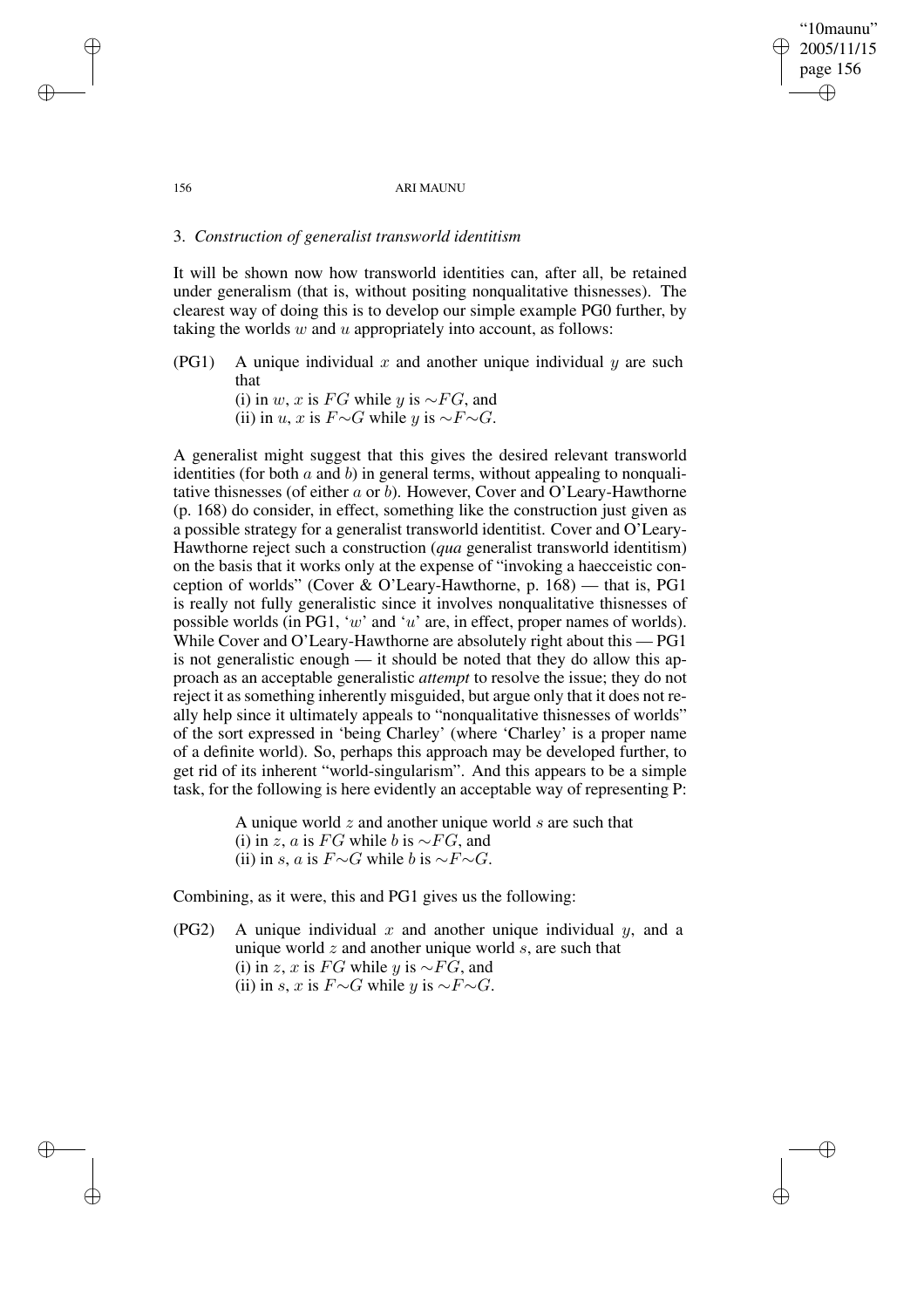### GENERALIST TRANSWORLD IDENTITISM 157

This PG2 appears as just as good a way of providing the relevant modal model as is P. However, PG2 does not involve even world-singularism but is a strictly generalist description of the "whole of possibility" (with respect to this particular example): it gives us all "possible states of affairs" (concerning two definite individuals) in general terms, without resorting to nonqualitative thisnesses of the sort expressed by 'being Socrates' or 'being Charley'. Nevertheless, we have transworld identities in this wholly generalist PG2. For instance, a statement like "There is something that is essentially red" (cf. the long quote from Cover & O'Leary-Hawthorne above) is here (transworld identitistically) true, for it followsfrom PG2 (taken together with the comprehensiveness assumption) that something numerically the same is F in every world there is (in this model). All in all, there is, *pace* Cover and O'Leary-Hawthorne, no inconsistency in generalist transworld identitism, that is, in the combination of the denial of nonqualitative thisnesses with identity through possible worlds.

## 4. *Objections*

✐

✐

✐

✐

It may be claimed, as an objection to the construction just given, that PG2 betrays generalism in that in PG2 each locution "another unique" introduces another thing that is "primitively distinct" from a thing with respect to which it is said to be "another". Basically, this objection amounts to the claim that 'being distinct from something', or, more relevantly to PG2, 'being  $F$  so that another thing is  $G'$ , is incompatible with generalism. However, since 'being distinct from something' expresses a suchness (as pointed out in Section 1 above), so does 'being F so that another thing is  $G'$ , and thus does not involve anything nonqualitative (on the assumption that  $F$  and  $G$  are generalistic). After all, generalism is not the view that we cannot think of there being separate individuals at all — it is only the view that there are no need for nonqualitative thisnesses.

According to another objection, PG2, in containing quantifications ranging over possible worlds, improperly utilizes "transworld facts" (such as 'Something is F in some world and  $\sim$ F in some other world'). However, it is hard to see why this should be a problem in generalism, for quantifications ranging over worlds are no more un-generalistic than those ranging over other types of entities. The question under discussion is whether generalism and transworld identitism are compatible with each other, not whether "transworld facts" are acceptable.

A closely related potential objection is that PG2 resorts to unacceptable *world-indexed* properties, such as the property of being w-snubnosed (where

"10maunu" 2005/11/15 page 157

✐

✐

✐